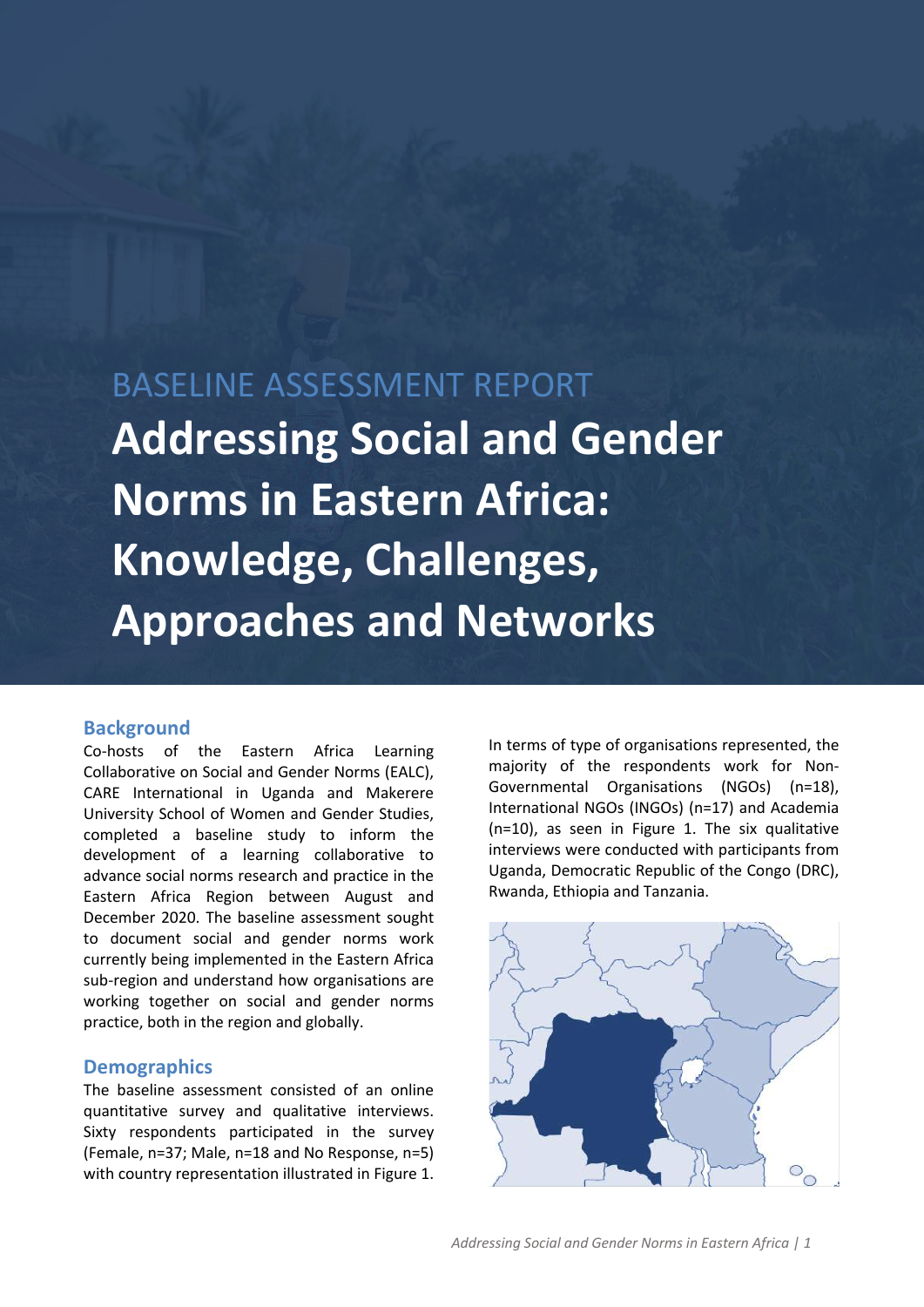The largest thematic focus of respondents' work included Gender and Gender Based Violence (GBV) (19 percent, n=35); Women's Rights (18 percent, n=34) and Economic Advancement (16 percent,

n= 30) (see Figure 2). Other areas of work include Nutrition, Politics, Early Childhood Development, Primary Education, Secondary Education, Tertiary Education, Environment and Culture.



**Figure 1:** Number of survey respondents by country and organisation they work with (N)

**Figure 2:** Respondents' thematic areas of work focus (%)

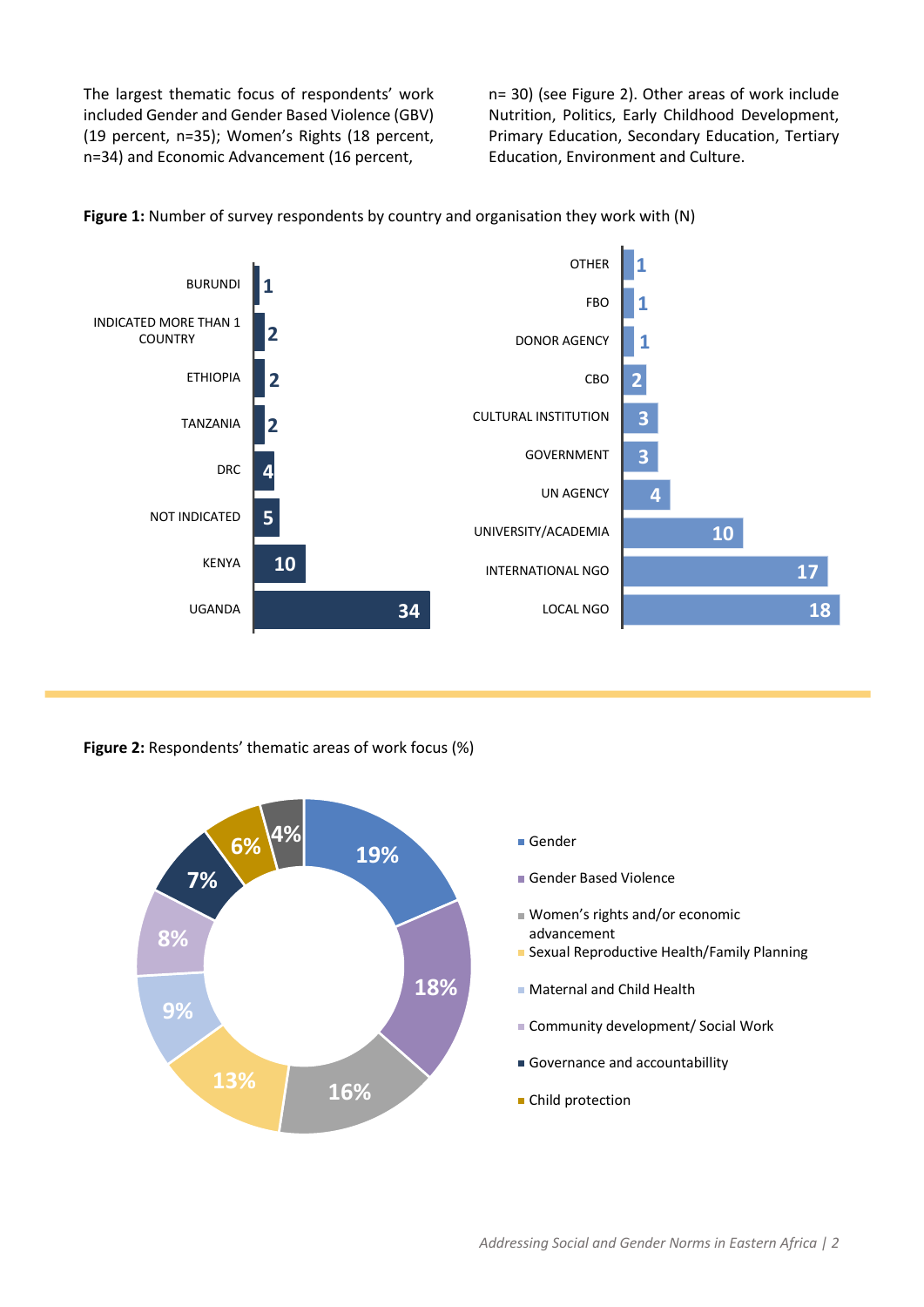# **Our Methods**

The baseline team started out by identifying organisations and practitioners in the region engaging in social and gender norms work either as implementers, researchers, policy makers, advocates, evaluators or funders. Additionally, a snowball approach was used to open the survey to more participants by sharing the survey link and the EALC Secretariat's contact details throughout the participants' networks. Key Informants (KIs) were identified among institutions with a role in social and gender norms practice. A majority of the KIs held oversight/leadership roles in programming or funding social and gender norms work.

Due to the COVID-19 outbreak and subsequent restrictions and having baseline participants spread across different countries, data collection was largely done remotely. Zoom and phone calls were held with KIs using a KI interview guide. Quantitative data was digitally collected using Kobo Collect app, in which the survey link was shared with respondents.

## **What We Learned**

#### Knowledge of social and gender norms

We wanted to learn about respondents' knowledge of social and gender norms and how it relates to their work. **In the survey, about half of the respondents (48 percent, N=29) indicated having strong knowledge of social and gender norms theory and how it relates to their work**, 38 percent (N=23) reported having some knowledge of social and gender norms theory and how it relates to their work, and three percent reported having some familiarity with social and gender norms, but no understanding of how it relates or can relate to their work (Figure 3).

During interviews, respondents exhibited a sound understanding of how social and gender norms might influence their work; however, they **acknowledged gaps at individual and institutional levels.** Some KIs were very confident, reporting good understanding because of their previous research and clear frameworks guiding program design, implementation and assessment. One Female KI noted, *"…we understand social and gender norms, we have conducted so many studies, we have developed different frameworks that we are aligning to when we develop our programs".* 

**Figure 3:** Knowledge on social and gender norms (%)



- I have a strong knowledge of social/ gender norms theory and how it relates to my work
- I have some familiarity with social and gender norms theory but no understanding of how it relates or can relate to my work
- I have some knowledge of social /gender norms theory and some understanding of how it relates to my work

#### Work on social and gender norms

The baseline assessment reveals that **a number of organisations represented in the survey had conducted work to understand how and/or which social and gender norms might influence the particular issues they work on or are important to their programs** twelve months prior to the survey. 85 percent (N=51) of respondents reported that they had implemented this work. Respondents reported qualitative research, community meetings, literature reviews, observations and personal knowledge as illustrated in Figure 4.

Findings from the KIs are largely in line with the quantitative findings. There is a **strong focus on research, undertaking gender analysis and observations during program/project implementation as a way of understanding and integrating social and gender norms**.

Organisations make an effort to engage communities to better understand social and gender norms, contributing to better programming and resource mobilization to challenge social and gender norms that contribute to inequalities. This is confirmed by the 97 percent of respondents (n=58) who reported incorporating social and gender norms perspectives into their work, primarily through program design and theory of change, implementation modalities and reporting.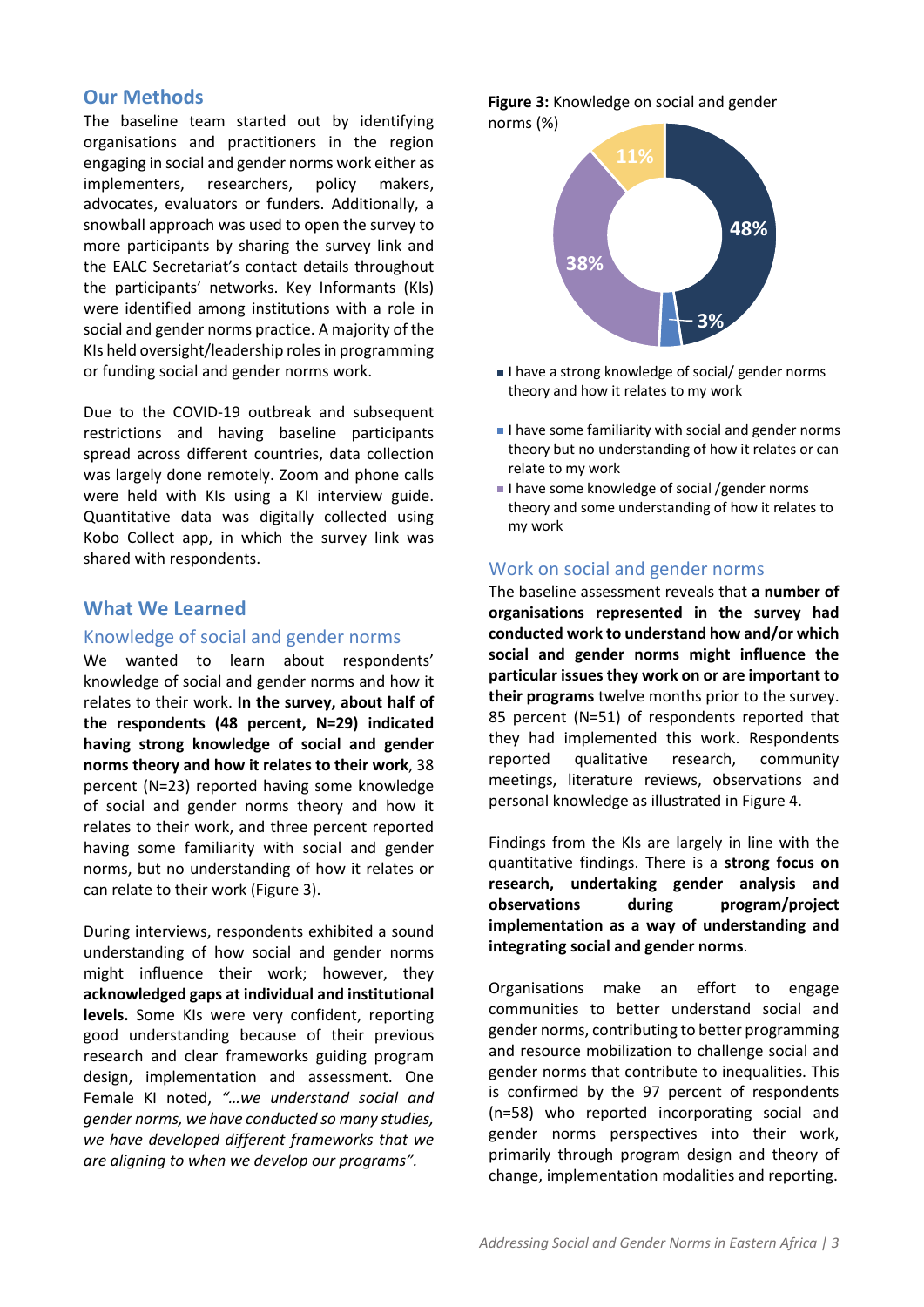#### **Figure 4:** How social and gender norms were identified (N)



#### **Figure 5:** Aspects of work where social and gender norms perspectives are incorporated (N)



# Challenges of integrating social and gender norms

Respondents were asked to identify the top three challenges they face integrating social and gender norms approaches in their organisations (Figure 6). **Lack of funding, measurement challenges and lack of resources such as guidance materials and manuals were identified as the most prominent challenges of integrating social and gender norm approaches into their work.**



*meetings" Male KI*

*"…when addressing social and gender norms it has been proved by different researchers that short term funding is really an obstacle because it is almost impossible. What you can do is raise awareness in a one-year project but you cannot deeply address social and gender norms because it requires long term funding" Female KI*

 $\overline{U}$ 

KIs were also asked about challenges and obstacles of delving further into and implementing social and gender norms approaches. **The key challenges they identified fall into three areas: Community, Institutional and Funding.**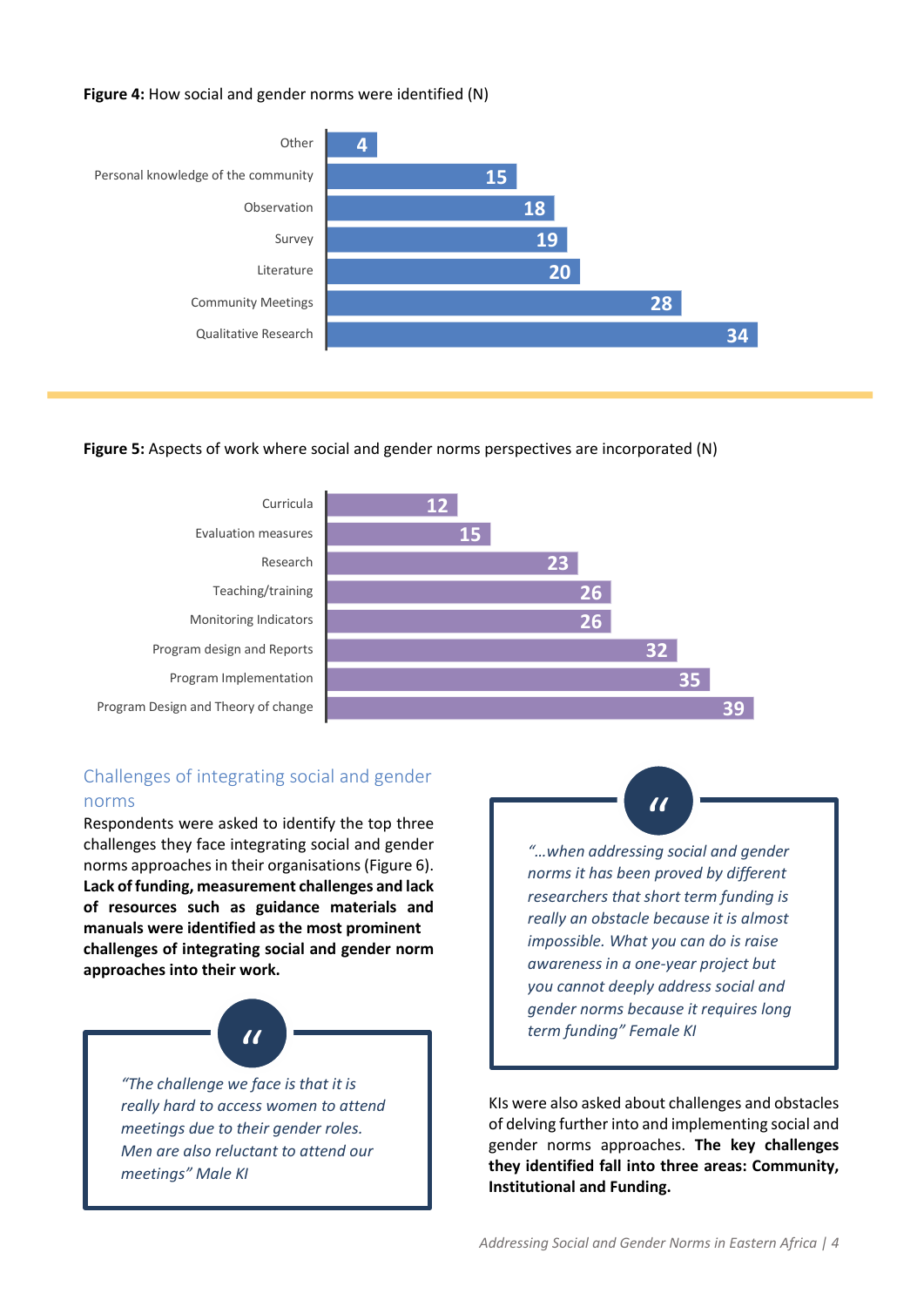

- Difficulties engaging women in community activities due to the constraining nature of their gender roles.
- Men reluctant to actively participate in community engagements that challenge social norms.
- Mindset and behavioral change takes time.



- Limited staff capacities.
- Gender not mainstreamed in programming.
- Lack of frameworks to inform design and implemenation of norms-shifting interventions.



- Short term funding cycles within which it is difficult to achieve results.
- Lack of funding for social norms work.
- Restrictive funding/donor-driven priorities.

The **funders** of the respondents' work include:

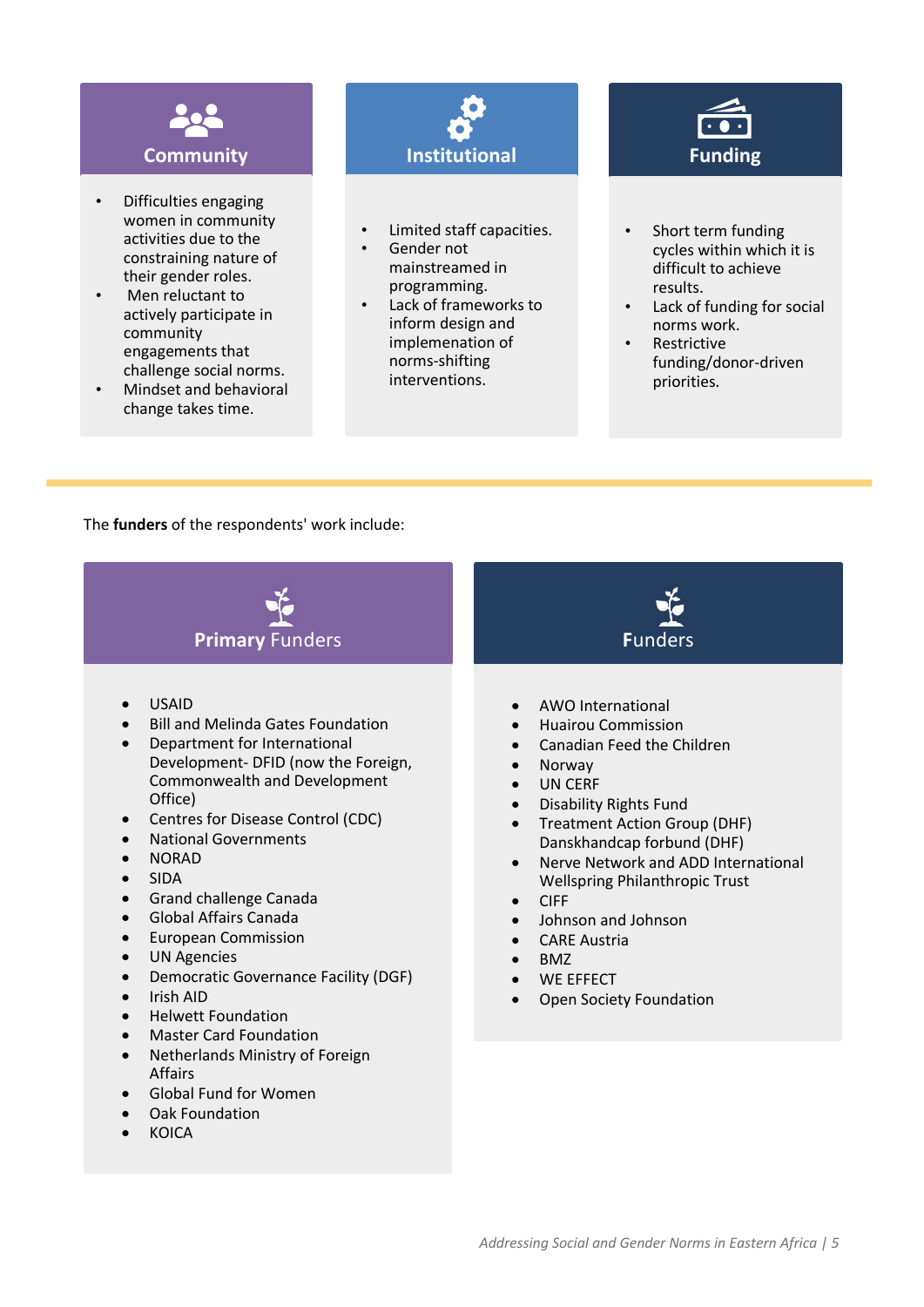#### **Figure 6:** Challenges in integrating social and gender norms (N)



# Approaches to research, monitoring and evaluation

Overall, the **KIs reported that their organisations have Theories of Change and monitoring and evaluation teams that lead measurement and research of social and gender norms work. They also reported efforts to build staff and partner** 

**capacity.** One female KI reflected, *"…we have the M&E unit responsible for building the capacity of partner organizations in M&E but also building the capacity of community volunteers".*

However, **gaps were reported in finding 'experts' who understand measurement of social and gender norms with experience working with communities (hands on experience), especially** 

**among consulting teams.** Additionally, conceptualization and methodology challenges were reported in measurement of some indicators such as unpaid care work and poverty and gender, limiting comparisons. Some KIs alluded to difficulties measuring program impact, as one KI asserted, *"It is sometimes difficult to measure the impact in the community to establish whether the intervention has helped them/ created change".*

Moreover, most (n=36) survey respondents noted that availability of monitoring and evaluation tools to measure social and gender norms change is critical to integrating social and gender norms approaches into their programs.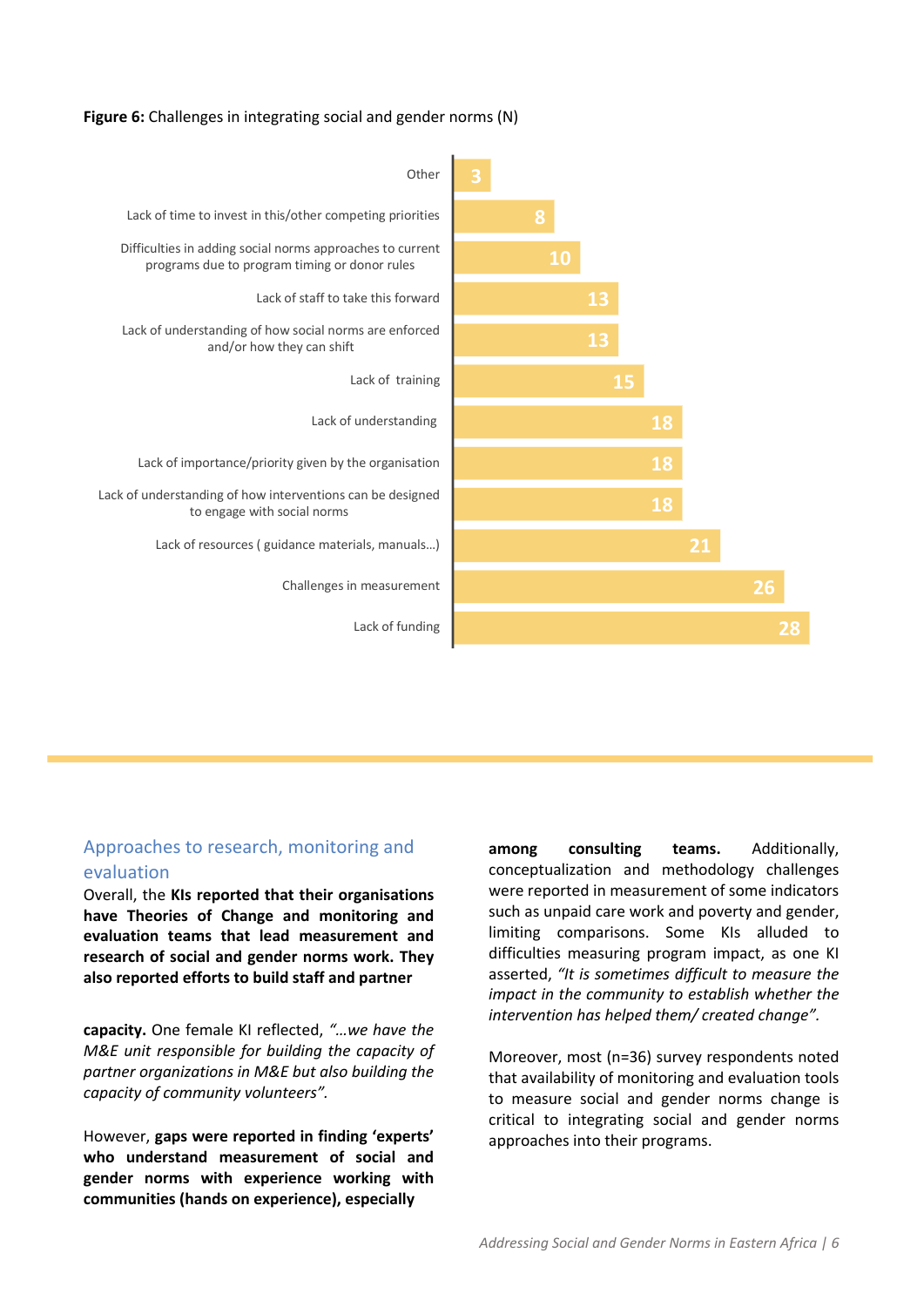# Approaches to integrate social and gender norms

Qualitative findings reveal the following approaches used to address social and gender norms:

- 1. Behavioral change approaches
- 2. Household engagement
- 3. Community activism
- 4. Male engagement
- 5. Partnerships with local Civil Society Organisations (CSOs), cultural institutions, academia and government

Overall, targeted approaches are used depending on the nature of programming and desired results. **Survey respondents' top recommendations to help organisations more easily integrate social and gender norms approaches in their activities are: 1) developing monitoring and evaluation tools to assess social and gender norm change; and 2) longer term funding designated for social and gender norms actives** (Table 1).

*"We have been using the behavioral* " *change approach to solve the problem of HIV/AIDS by focusing on exploring lives and reflecting on cultural practices shaped by gender that put women and girls at the risk of contracting HIV." - Male KI*



*"…partner with local civil society for sustainability, engage with public authorities to make sure that demand and supply actors are also involved in understanding social and gender norms and jointly work together to address them." Female KI*

**Table 1:** How to integrate social and gender norms approaches<sup>1</sup>

| To easily integrate social/gender norms approaches, there should be: | # of<br>respondents                                                                   |    |
|----------------------------------------------------------------------|---------------------------------------------------------------------------------------|----|
| 1.                                                                   | Monitoring and evaluation tools to help in measuring social/gender norm change        | 36 |
| 2.                                                                   | Funding designated for social/gender norms activities                                 | 32 |
| 3.                                                                   | Training on social/gender norms                                                       | 21 |
| 4.                                                                   | Greater interest and support from organisation management                             | 19 |
| 5.                                                                   | Stronger understanding of how interventions are enforced and/or how they can<br>shift | 18 |
| 6.                                                                   | Guidance materials, manuals and other resources on social/gender norms                | 17 |
| 7.                                                                   | Stronger understanding of what social/gender norms are                                | 16 |
| 8.                                                                   | Staff who can take the lead on social/gender norms                                    | 16 |
| 9.                                                                   | More flexibility in adding new activities to an existing program                      | 9  |
|                                                                      | 10. More time to invest in this aspect of the program                                 | 7  |

<sup>1</sup> Ranking here means presented in order of number of respondents that identified the solution—not necessarily importance.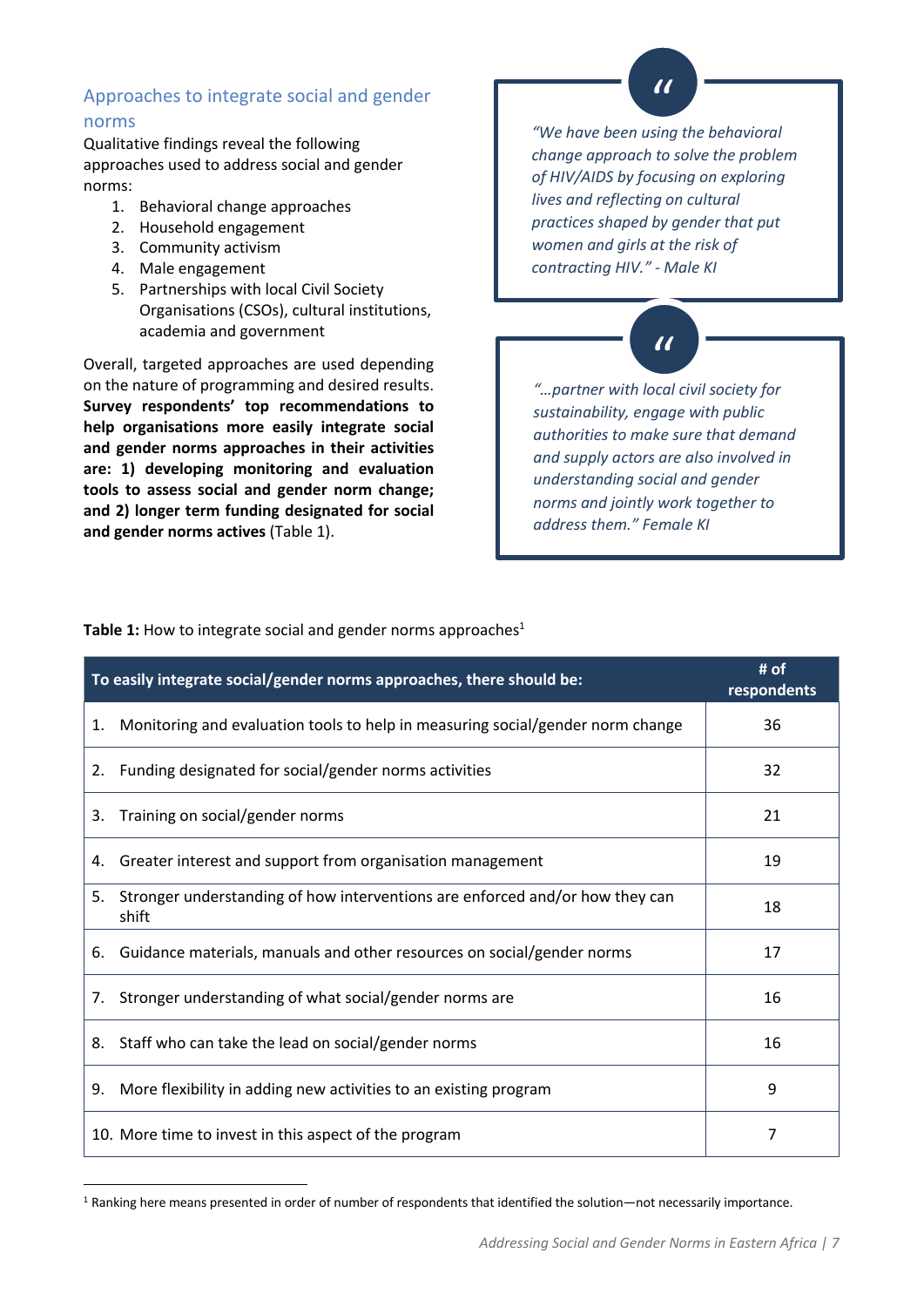**Table 2:** Organisations that respondents worked with in various contexts in the last 12 months

| <b>Organisation/Aspect</b>                                                                  | #  | %  |  |  |
|---------------------------------------------------------------------------------------------|----|----|--|--|
| Promoted the work of the respondent's<br>a.<br>organisation                                 |    |    |  |  |
| Donor/Development partner                                                                   | 34 | 30 |  |  |
| Academia                                                                                    | 20 | 18 |  |  |
| <b>CSO<sub>s</sub></b>                                                                      | 28 | 25 |  |  |
| <b>National Government</b>                                                                  | 16 | 14 |  |  |
| Religious and (or) Cultural<br>Institution                                                  | 11 | 10 |  |  |
| None/Not Applicable                                                                         | 3  | 3  |  |  |
| Shared resources, presentations or other<br>b. I<br>informal outputs                        |    |    |  |  |
| Donor/Development partner                                                                   | 32 | 28 |  |  |
| Academia                                                                                    | 19 | 16 |  |  |
| CSO <sub>s</sub>                                                                            | 27 | 23 |  |  |
| <b>National Government</b>                                                                  | 18 | 16 |  |  |
| Religious and (or) Cultural<br>Institution                                                  | 11 | 9  |  |  |
| None/Not Applicable                                                                         | 9  | 8  |  |  |
| <b>Reviewed or provided feedback to</b><br>c.<br>presentations, proposals, papers, reports, |    |    |  |  |
|                                                                                             |    |    |  |  |
| working papers etc.<br>Donor/Development partner                                            | 27 | 28 |  |  |
| Academia                                                                                    | 13 | 14 |  |  |
| CSO <sub>s</sub>                                                                            | 24 | 25 |  |  |
| <b>National Government</b>                                                                  | 14 | 15 |  |  |
| Religious and (or) Cultural<br>Institution                                                  | 7  | 7  |  |  |
| None/Not Applicable                                                                         | 11 | 11 |  |  |
| Trained on gender or social and gender<br>d.<br>norms                                       |    |    |  |  |
| Donor/Development partner                                                                   | 6  | 9  |  |  |
| Academia                                                                                    | 5  | 7  |  |  |
| CSO <sub>s</sub>                                                                            | 26 | 37 |  |  |
| <b>National Government</b>                                                                  | 11 | 16 |  |  |
| Religious and (or) Cultural<br>Institution                                                  | 5  | 7  |  |  |

| <b>Received training from on gender or social</b><br>e.<br>and gender norms |                                                 |    |  |  |  |
|-----------------------------------------------------------------------------|-------------------------------------------------|----|--|--|--|
| Donor/Development partner                                                   | 14                                              | 26 |  |  |  |
| Academia                                                                    | 4                                               | 8  |  |  |  |
| CSO <sub>s</sub>                                                            | 7                                               | 13 |  |  |  |
| <b>National Government</b>                                                  | 2                                               | 4  |  |  |  |
| Religious and (or) Cultural<br>Institution                                  | 1                                               | 2  |  |  |  |
| None/Not Applicable                                                         | 25                                              | 47 |  |  |  |
| f.<br>Worked with on papers, abstracts, reports<br>or blog posts            |                                                 |    |  |  |  |
| Donor/Development partner                                                   | 23                                              | 32 |  |  |  |
| Academia                                                                    | 12                                              | 16 |  |  |  |
| CSO <sub>S</sub>                                                            | 17                                              | 23 |  |  |  |
| <b>National Government</b>                                                  | 4                                               | 5  |  |  |  |
| Religious and (or) Cultural<br>Institution                                  | 3                                               | 4  |  |  |  |
| None/Not Applicable                                                         | 14                                              | 19 |  |  |  |
| g.                                                                          | <b>Collaborated with on any grant proposals</b> |    |  |  |  |
| Donor/Development partner                                                   | 21                                              | 27 |  |  |  |
| Academia                                                                    | 17                                              | 22 |  |  |  |
| CSO <sub>S</sub>                                                            | 17                                              | 22 |  |  |  |
| <b>National Government</b>                                                  |                                                 |    |  |  |  |
|                                                                             | 6                                               | 8  |  |  |  |
| Religious and (or) Cultural<br>Institution                                  | $\overline{\mathcal{L}}$                        | 3  |  |  |  |
| None/Not Applicable                                                         | 14                                              | 18 |  |  |  |
| Done any work with on a project or study<br>h.                              |                                                 |    |  |  |  |
| Donor/Development partner                                                   | 21                                              | 27 |  |  |  |
| Academia                                                                    | 17                                              | 22 |  |  |  |
| CSO <sub>s</sub>                                                            | 18                                              | 23 |  |  |  |
| <b>National Government</b>                                                  | 6                                               | 8  |  |  |  |
| Religious and (or) Cultural<br>Institution                                  | 2                                               | 3  |  |  |  |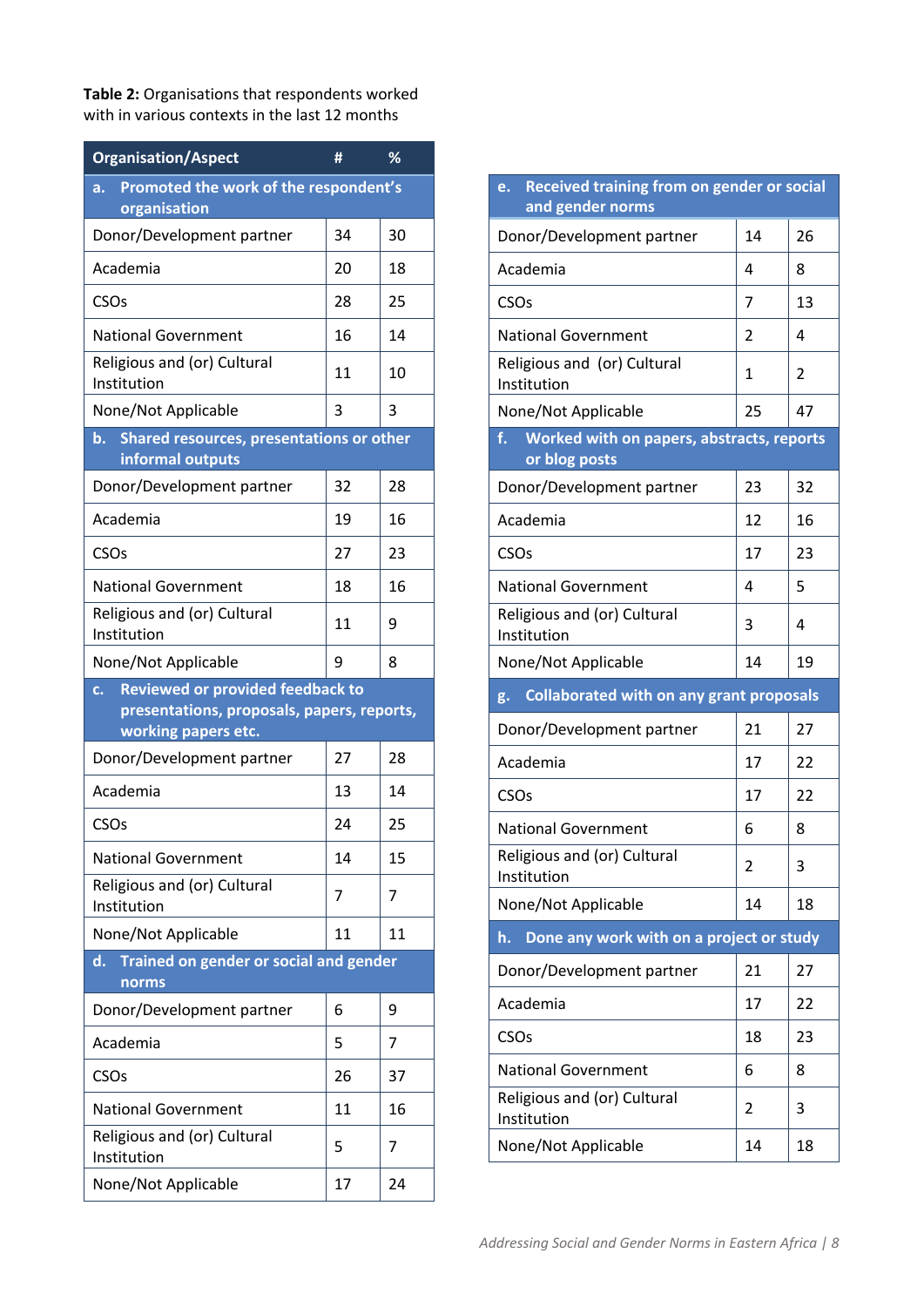# Interactions with other organisations working on social and gender norms

The baseline assessment explored interactions among organisations, from formal to informal work relationships, to assess the level of collaboration on social and gender norms. The questions focused on specific areas of collaboration such as funding, training, implementing projects, and sharing information during the last twelve months prior to the survey (Table 2).

# Contribution toward changing social and gender norms

The baseline results show that **80 percent of respondents felt their work was changing social and gender norms** while the remainder was unsure. Respondents who felt their work was changing social and gender norms provided the following explanations:

- Better appreciation of male norms around masculinity, parenting and how to design interventions to involve fathers in parenting programs
- Gender integration in NGO and CSO interventions
- Change in attitudes toward gender roles in the communities
- Women taking on leadership roles
- Reduction in violence against women and children
- Increased respect to sexual rights of girls and women with disabilities within their communities
- Influencing policy and legal frameworks

# Effect of COVID-19 on social and gender norms

The baseline assessment was carried out between August and December 2020, when the COVID-19 pandemic had spread across the globe. Reports of the devastating impacts of COVID-19, particularly on women and girls, were daunting. Thus, the survey team sought to understand the effect of the pandemic on respondents' work. **75 percent of the respondents reported that COVID-19 had affected their work**, 17 percent were not sure, and 7 percent reported that it had not affected their work. Respondents observed the following issues:

- Increased vulnerabilities and inequalities faced by women.
- Reduced community engagement and outreach activities.
- Some donor agencies and organisations halted business.
- More incidences of GBV and transactional sex reported.
- Diversion of funding to COVID-19 activities.

# "

*"A lot has changed since we started engaging men and boys however during COVID we are seeing an increase in GBV which had reduced…" Male KI*

# **Key Findings and Recommendations**



# **Summary of Study Findings**

- 19 percent (n=35) of respondents reported that they were working on Gender and Gender Based Violence (GBV); 18% (n=34) on Women's Rights and 16% (n= 30) on the Economic Advancement of Women.
- About half (48%, n=29) indicated strong knowledge of social and gender norms theory and how it relates to their work.
- Ninety-seven percent (n=55) reported incorporating social and gender norms perspectives into their work.
- Lack of funding and the difficulty measuring social and gender norms were cited as the most prominent challenges in addressing social and gender norms.
- Training on social and gender norms was the least frequently cited support received by organizations during the year prior to the survey.